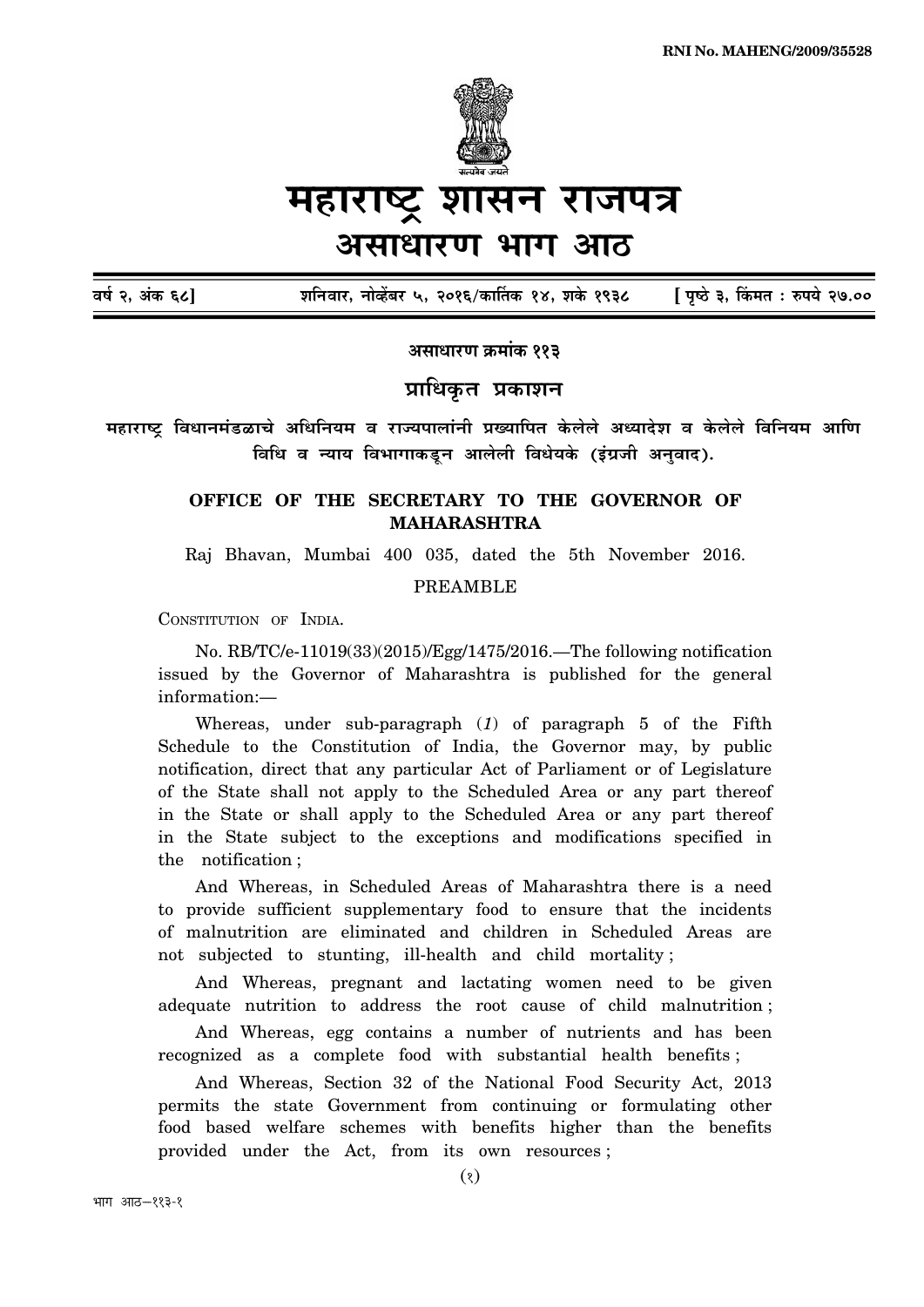And Whereas, by Government Resolutions dated 18th November 2015 and 5th August 2016, the Maharashtra Government has provided for "one full meal" per day to pregnant and lactating women, and one egg 4 times a week to children aged seven months to six years, respectively, in tribal sub-plan areas ;

And Whereas, the Governor of Maharashtra, to ensure continuity in the implementation of the above schemes, desires to incorporate the same in the National Food Security Act, 2013 in its application to the Scheduled Areas of Maharashtra ;

Now, therefore, in exercise of the powers conferred by sub-paragraph (1) of Paragraph 5 of the Fifth Schedule to the Constitution of India, the Governor of Maharashtra hereby makes the following Notification :—

#### *NOTIFICATION*

CONSTITUTION OF INDIA.

In exercise of the powers conferred by sub-paragraph (*1*) of Paragraph 5 of the Fifth Schedule to the Constitution of India, the Governor of Maharashtra hereby directs that the National Food Security Act, 2013 shall apply in Scheduled Areas with the following modifications :—

**Modifications to the National Food Security Act, 2013**

 $(i)$  In section 4 in clause  $(a)$ ,—

 $(a)$  the word "meal" shall be replaced by " Hot cooked meal, including, eggs";

(*b*) the word " and " appearing at the end of clause (*a*) shall be deleted.

(*c*) the following proviso shall be added :

" Provided that the State Government shall make adequate financial provisions to meet the additional expenditure to be incurred in Scheduled Areas while providing hot cooked meal to lactating and pregnant women; and " ;

(*ii*) In section 5 , in sub-section (*1*), after, the proviso, the following Provisos shall be added :

"Provided further that in addition to the provisions of clause (*a*) of sub-section (*1*) of section 5, eggs shall be provided to children aged above 7 months and up to 6 years, as an additional item in Anganwadis in the Scheduled Areas of Maharashtra, at least 4 times in a week :

Provided also that, children in Scheduled Areas who may not prefer eggs shall be provided suitable alternatives at least 4 times a week in lieu of eggs :

Provided also that, the State Government shall make adequate financial provisions to meet the additional expenditure to be incurred in Scheduled Areas while providing eggs to children." ;